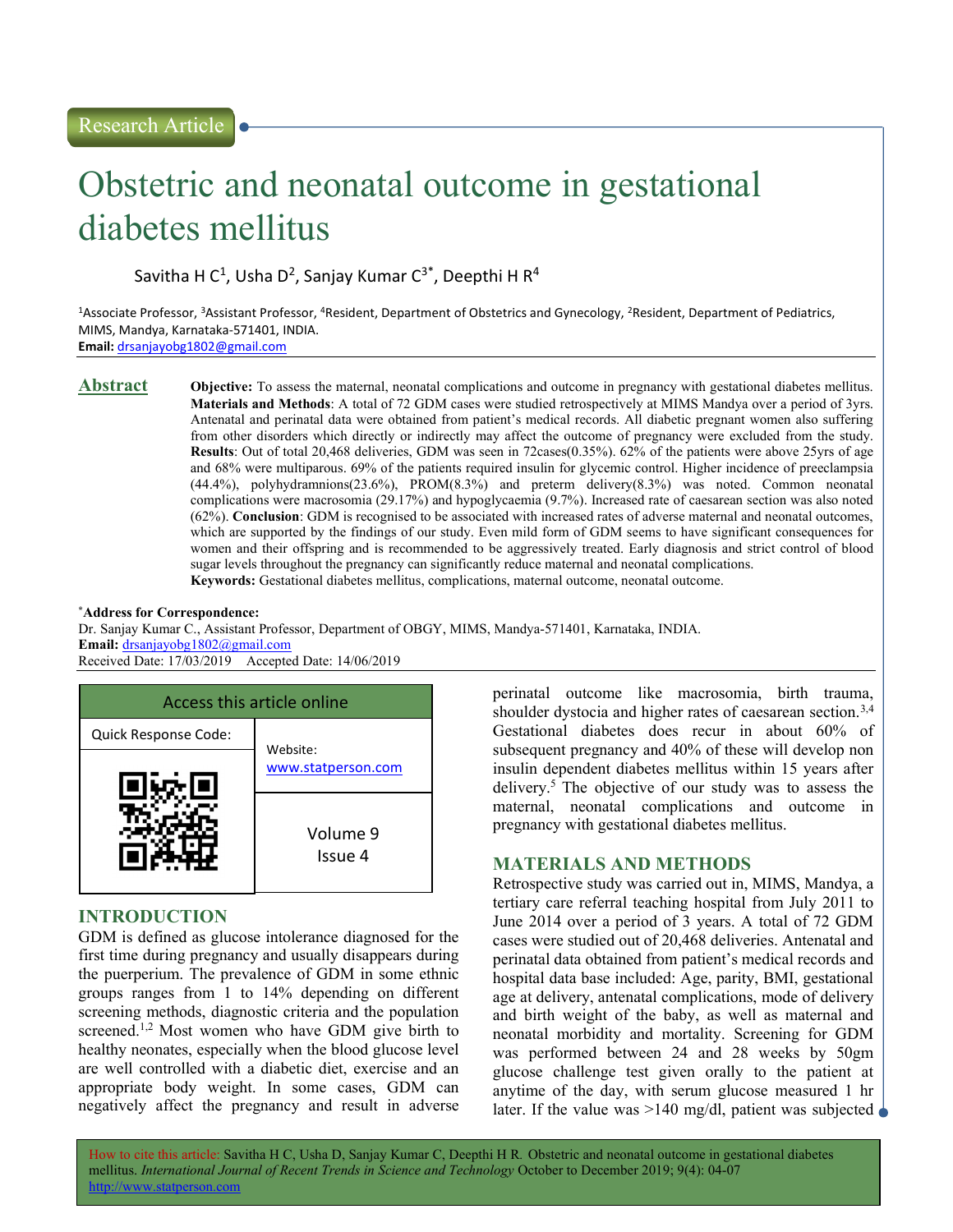to OGTT. Oral glucose tolerance test (OGTT) was done according to the national diabetes data group. After an overnight fasting of 10 to 12hrs, venous plasma glucose concentration were measured in fasting, 1hr, 2hr and 3hrs samples after giving 100gm of glucose in 250 ml of water orally. Patient was diagnosed as a case of GDM if 2 or more readings exceeded the levels of fasting 105 mg/dl, 1hr 190mg/dl, 2hr 165mg/dl, 3hrs 145mg/dl.<sup>6</sup> Patients with raised fasting ≥126mg/dl, postprandial ≥200mg/dl were also included in this study without performing OGTT.<sup>7</sup> All diabetic pregnant women also suffering from other disorders which directly or indirectly may affect the outcome of pregnancy (eg asthma, epilepsy, severe anaemia, thyroid disorders, heart disease) were excluded from the study. Labour was induced at 40 weeks in well controlled GDM patients if spontaneous labour has not occurred. Some patients required earlier induction of labour due to pre eclamptic toxaemia. Blood sugar was measured in newborns 30mins after delivery in all cases. In cases of hypoglycaemia, babies were monitored in NICU for a minimum of 48hrs.

## RESULTS

A total of 20,468 women were delivered during the study period. 72(0.35%) cases were diagnosed as GDM through OGTT or FBS and PPBS. Age was measured as a continuous variable in our study and for the purpose of analysis; it was categorised into <25yrs and ≥25yrs. Mean age was 28.3yrs. More than half of the subjects were ≥25yrs, while percentage of primi gravida and multipara were 32% and 68% respectively. 36% of the women were illiterate and belonged to low socioeconomic status, 64% belonged to middle socioeconomic status. 39% of the patients (28 cases), were diagnosed to have GDM before 28 weeks, and 61% (44 cases) were diagnosed after 28 weeks. 31% of the GDM cases were on diabetic diet only, whereas 69 % of the cases required insulin for glycemic control. It was observed that despite good glycemic control, 31% percent of the patients had no complications while the remaining did; multiple complications were observed in 18 cases. Regarding frequency of the complications PIH occured in 44.4% of the cases followed by polyhydramions (23.6%) which were most common maternal complications noted (Table 1). 82% (59) of the cases delivered between 37 to 40 weeks, while 15.2% (11) delivered between 32 to 36 weeks, 2.6% (2) between 28 to 32 weeks and 1.3% (1) had abortion. A total of 44 cases (62%) underwent caesarean section. Elective caesarean section was done in 11 cases (15.4%), emergency caesarean section for 33 cases (46.4%). Among 27 vaginal deliveries (38%), 24 cases (33.8%) had spontaneous vaginal delivery, and 3 (4.2%) cases had vaccum delivery. (Table 2) It was observed that out of 72

cases 24 babies (33.3%) had neonatal complications. Among neonatal complications, macrosomia was observed in 21 cases (29.17%), hypoglycemia in 7 babies (9.7%), hyperbiliribinemia and congenital anomaly in 3 cases each (4.2%). Shoulder dystocia was seen in 1 case which lead to Erb's palsy. Respiratory distress was seen in 4 cases (5.5%). (Table 3) Apgar score at  $1<sup>st</sup>$  and  $5<sup>th</sup>$ minute were noted, initial resuscitation was required in 10 neonates. 69 (95.8%) babies were delivered alive, 2 (2.7%) neonatal deaths and 1(1.38%) spontaneous abortion was noted. Neonatal weight was categorised as < 2.5 kgs, 2.5 - 4 kgs and >4kgs. It was observed that 14 babies (19.4%) were < 2.5 kgs, 37 babies (51.4%) were between  $2.5 - 4$  kgs and  $21$  (29.16%) babies were macrosomic. (Table 4)

# DISCUSSION

In our study 62% of the diabetic pregnant women were > 25 yrs of age and 38% were < 25 yrs. Increasing maternal age was associated with higher frequency of GDM, which was in accordance with many studies, $8,9$  showing that carbohydrate tolerance deteriorates progressively with age especially in females. Increasing parity as an associated risk factor for GDM was well demonstrated in our study where 68% of the patients were multiparous which correlates with other study in which 80% of the patients were multiparous.<sup>9</sup> Presence of illiteracy and poverty adversely affect the outcomes. In our study 36% of the patients were illiterate and belonged to low socioeconomic status. Minor abnormalities in carbohydrate metabolism during pregnancy can adversely affect pregnancy outcome. Glucose intolerance increases as pregnancy advances.<sup>10</sup> This trend was also demonstrated by our study where 61% of the patients were diagnosed as cases of GDM after 28 weeks of gestation. This result can be compared with other study conducted by Samad N et  $al$ .<sup>11</sup> Management of GDM is one of the most rewarding clinical experiences. Current management advocates outpatient care and effective treatment regimen consists of dietary therapy, self blood glucose monitoring and administration of insulin if the target blood glucose values are not met with the diet alone. Approximately 15% of women with GDM require insulin therapy.<sup>12</sup> In our study  $69\%$  of the patients were on insulin for glycemic control. Such a high number was due to illiteracy and lack of awareness about the diet therapy. Several obstetric problems occur in diabetic pregnancy, their frequency being directly related to the quality of the diabetic control achieved.<sup>13</sup> Despite good glycemic control the maternal complications were 69% in the present study. Pregnancy induced hypertension was the commonest maternal complication (44.4%) followed by polyhydramnions (23.6%) which has got an incidence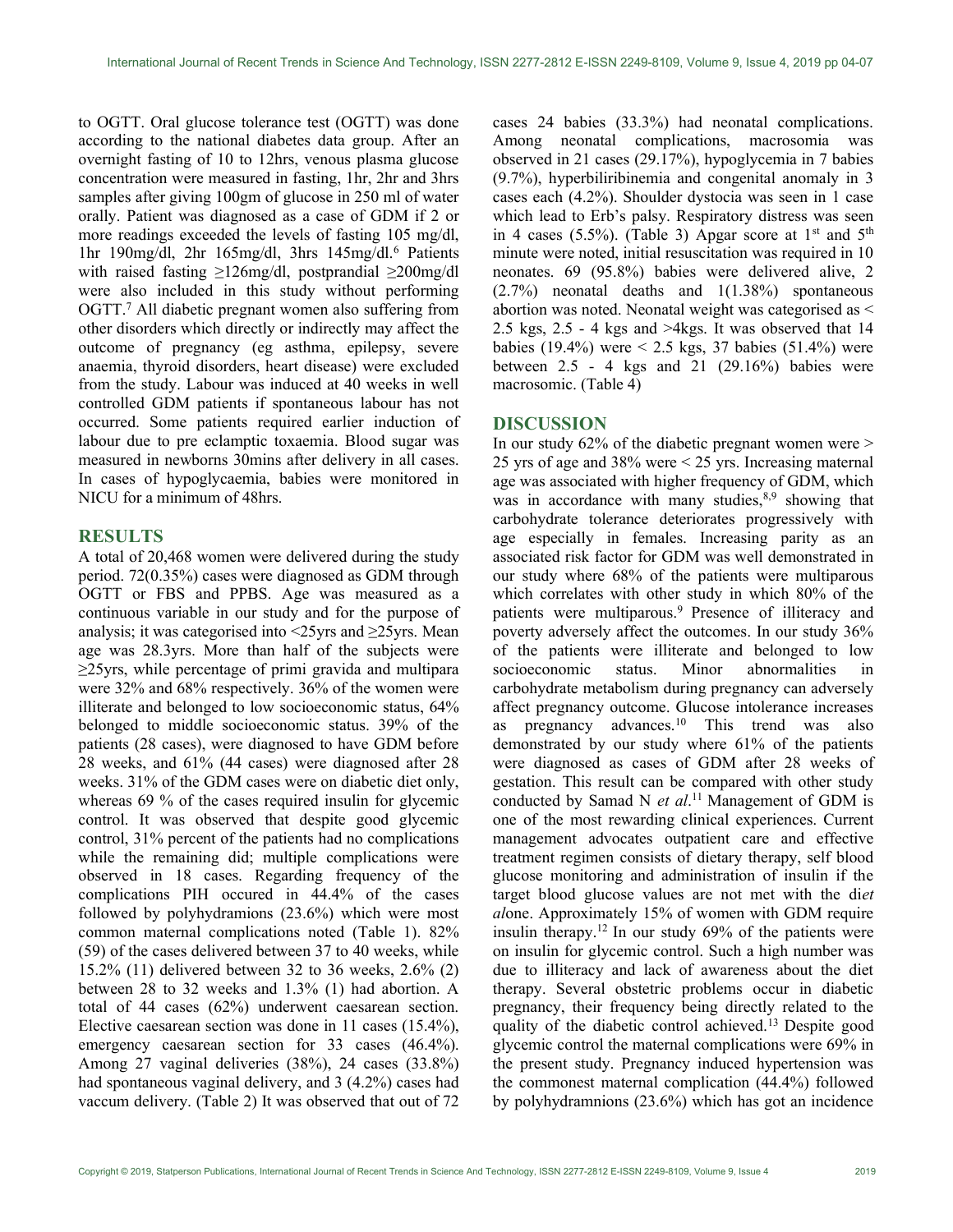of 3 to 32%.14,15 Preterm labour occurs in about 20% of the diabetic pregnancies.<sup>13</sup>About 8.3% of the deliveries in the present study were preterm. The reason might be that preterm labour, occasionally associated with polyhydramions and the presence of illiteracy and poverty adversely affect this problem. Women with good glycemic control and no other complications of pregnancy will ideally be delivered at 39 to 40 weeks of gestation as confirmed by a study done by Perveen N and Saeed  $M$ .<sup>10</sup> The results were comparable to the current study, where 82% of the deliveries occured between 37 to 40 weeks. The rate of congenital anomalies were 4.2% in the present study, which correlates well with other studies.10,16,17 Women in whom glucose intolerance develops after mid pregnancy do not expose the developing embryo to hyperglycaemia and these infants do not have any increase in malformations, the low rate in this study could be due to the fact that 61% of the cases developed diabetes after 28 weeks. The reported incidence of macrosomia is  $25$  to  $40\%$ <sup>14</sup> which is comparable to our study(29%), but was more in another study(46.6%).<sup>18</sup> This may be due to the fact that hyperglycemia which largely manifested in third trimester leading to fetal overgrowth. Majority of women with GDM proceed to term and deliver spontaneously. The known relationship between hyperglycaemia and fetal growth and the reported increased risk of shoulder dystocia results in an increased rate of caesarean delivery.<sup>19</sup> Woon in their study reported 41.8% caesarean rate.<sup>18</sup> Our study showed 62% caesarean rate quite similar to other study done by Mannan and others.<sup>17</sup> The high percentage of caesarean deliveries in our study is due to high incidence of macrosomia, history of previous caesarean section and presence of multiple risk factors. Hypoglycaemia during first few hours of life occurred in  $25 - 40\%$ <sup>14</sup> of infants of diabetic mother which is much higher than that of our study (9.7%). Good maternal glycemic control during pregnancy and labour decrease the risk of neonatal hypoglycaemia as shown in the

| Table 2: Mode of delivery |                                        |  |                                        |        |                |  |  |
|---------------------------|----------------------------------------|--|----------------------------------------|--------|----------------|--|--|
|                           | <b>Mode of delivery</b>                |  | <b>Total no. of deliveries</b><br>(71) |        | Percentage (%) |  |  |
| Vaginal                   |                                        |  | 27                                     |        | 38             |  |  |
|                           | Caesarean<br>44                        |  |                                        | 62     |                |  |  |
|                           | <b>Table 3: Neonatal complications</b> |  |                                        |        |                |  |  |
|                           | <b>Complications</b>                   |  | No. of cases                           |        | Percentage (%) |  |  |
|                           | Macrosomia                             |  | 21                                     |        | 29.16          |  |  |
|                           | Hypoglycaemia                          |  | 07                                     |        | 9.7            |  |  |
|                           | Respiratory distress                   |  | 04                                     |        | 5.5            |  |  |
|                           | Hyperbilirubinimia                     |  | 03                                     |        | 4.2            |  |  |
|                           | Congenital anomalies                   |  | 03                                     |        | 4.2            |  |  |
|                           | Shoulder dystocia                      |  | 01                                     |        | 1.38           |  |  |
|                           |                                        |  | $\sim$                                 | $\sim$ |                |  |  |

\*13 babies had multiple complications (>1)

current study. 4 babies had respiratory distress out of which 2 babies died. The join clinic reported an incidence of 31% of respiratory distress syndrome in infant of diabetic mothers declining to an average of 5.5% in the same clinic with better glycemic control.<sup>20,21</sup> Other neonatal complications noted were hyperbilirubinemia (4.2%), shoulder dystocia leading to Erb's palsy (1.38%). Minor metabolic disturbances in pregnancy, labour and delivery put mother and baby at high risk of developing certain complications and result in long term morbidity. These minor metabolic disturbances need to be screened and treated at the appropriate time to reduce social and financial burdens. These patients should be cared in those centres where obstetrician, physician and neonatologist with special experience in the field are available with adequate facilities.

## **CONCLUSION**

GDM is a common condition affecting 1 to 14% of all pregnancies. GDM is recognised to be associated with increased rates of adverse maternal and neonatal outcomes, which are supported by the findings of our study. Even mild form of GDM seems to have significant consequences for women and their offspring and is recommended to be aggressively treated. Early diagnosis and strict control of blood sugar levels throughout the pregnancy can significantly reduce maternal and neonatal complications.

| Table 1: Maternal complications |              |                |  |  |  |  |  |
|---------------------------------|--------------|----------------|--|--|--|--|--|
| <b>Complications</b>            | No. of cases | Percentage (%) |  |  |  |  |  |
| PIH                             | 32           | 44.4           |  |  |  |  |  |
| Polyhyramnios                   | 17           | 23.6           |  |  |  |  |  |
| Preterm labour                  | 06           | 8.3            |  |  |  |  |  |
| <b>PROM</b>                     | 06           | 8.3            |  |  |  |  |  |
| Anaemia                         | 05           | 6.9            |  |  |  |  |  |
| Malpresentations                | 01           | 1.38           |  |  |  |  |  |
| Abortion                        | 01           | 1.38           |  |  |  |  |  |

\*18 patients had multiple complications (>1)

| Table 4: Fetal outcome |  |
|------------------------|--|
|------------------------|--|

|                | <b>Variables</b>    | <b>Number</b> | Percentage<br>(%) |
|----------------|---------------------|---------------|-------------------|
| Outcome (n=72) | Alive               | 69            | 95.8              |
|                | <b>Miscarriages</b> | 01            | 1.38              |
|                | Neonatal death      | 02            | 2.7               |
|                | $<$ 2.5 $kgS$       | 14            | 19.4              |
| Birth weight   | 2.5-3.9 kgs         | 37            | 51.38             |
| (n=72)         | $\geq 4$ kgs        | 21            | 29.16             |

# **REFERENCES**

- 1. Position Statement AD; American Diabetes Association. Gestational diabetes mellitus. Diabetes Care 2004 Jan;27(Suppl 1):S88-S90.
- 2. Karcaaltincaba D, Kandemir O, Yalvac S, Güvendag-Guven S, Haberal A. Prevalence of gestational diabetes